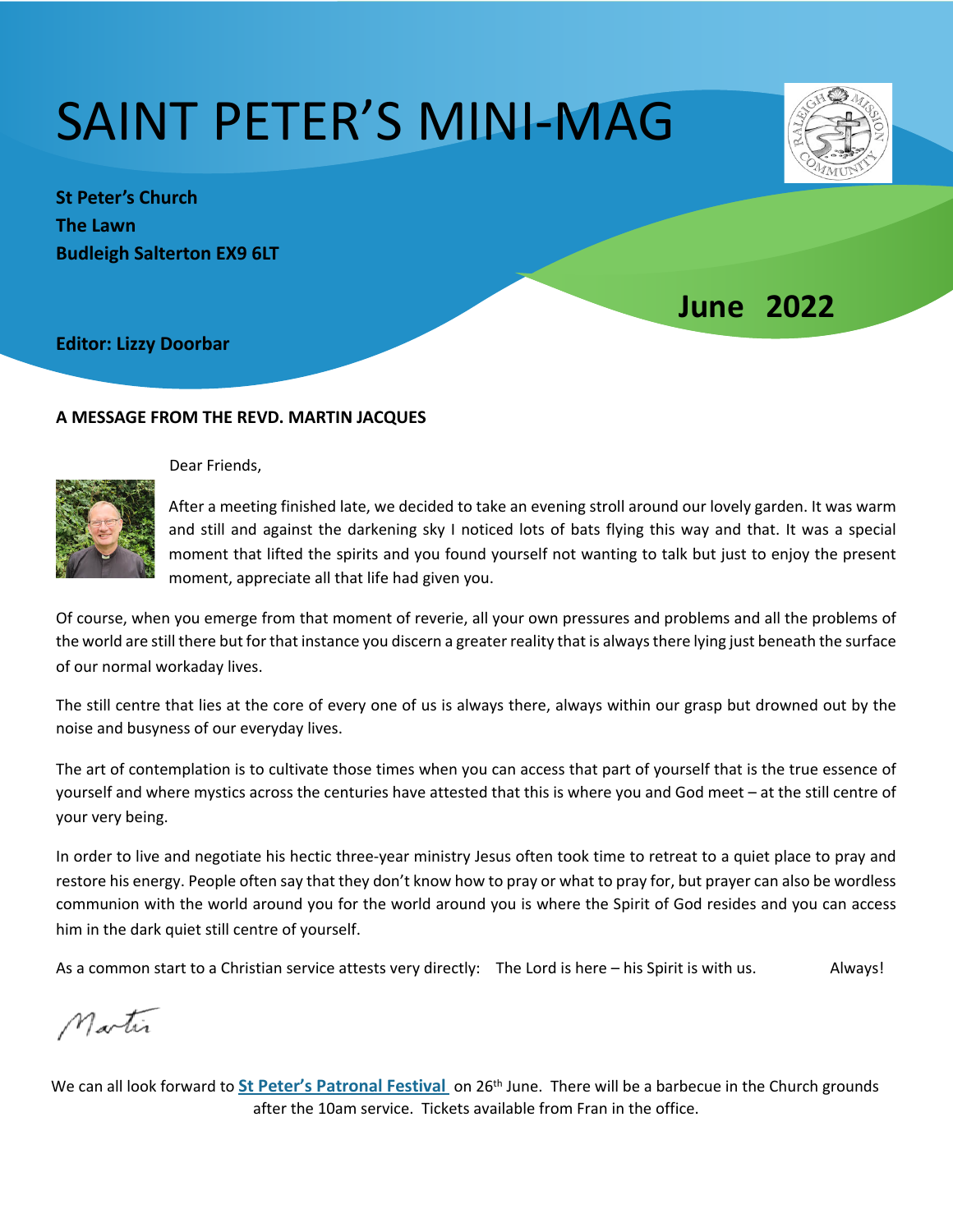## **Music at St Peter's June and July 2022**

From the 2nd to the 5th of June, the nation will be celebrating the Platinum Jubilee of HM the Queen. We will be marking the occasion on Sunday June 5th with a Jubilee Concert given by the choir of St Peter's Church directed by Stephen Tanner with David Davies at the organ. All the music will have royal connections, much of it sung or played at Her Majesty's Coronation in 1953. There will be plenty of opportunity for audience participation including Jerusalem, I vow to thee my country and Land of hope and glory. Admission will be free, with a retiring collection.

On June 10th, our lunchtime concert series continues with a programme of duets for organ and piano with Stephen Tanner and Andrew Downton. Tickets are £7 on the door.

There will be three organ recitals in July. It is especially exciting to be able to welcome the organist of Rennes Cathedral in France on July 29th.

| Sunday 3 July at 6.30pm   | David Davies, Buckfast Abbey and the University of Exeter                                  |                |
|---------------------------|--------------------------------------------------------------------------------------------|----------------|
| Friday 22 July at 1.30pm  | Stephen Tanner, St Peter's Budleigh Salterton, former Assistant Organist, Exeter Cathedral |                |
| Friday 29 July at 1.30 pm | Jean-René André, Rennes Cathedral                                                          | Stephen Tanner |

# **Report from Exmouth Food Bank**



A huge thank you for all of your donations, which included many Easter eggs, these have brought many smiles to people's faces. We hope that you too enjoyed your Easter day.

During April we gave out 252 parcels which fed 586 people. Unfortunately we are seeing the numbers increase each month, with demand increasing by 19% from March to April. However we are not surprised at this, with all of us experiencing financial pressure with increased utility bills. This will not

have helped many people/families going forward and we are here for just these times, to help carry the burden, to help our neighbours. Sue Low

**May 100 Club winners: ES Doris Godfrey. E10 Beryl Branson. E20 Tony Gray** *Fiona Hennah* 

**Christian Response to Eastern Europe - a special blanket** 

This beautiful blanket was knitted by people across the whole of the RMC for the Christian Response to Eastern Europe (CR2EE). CR2EE sends knitted goods all year to Moldova which of course now has hundreds of thousands of Ukrainian refugees. Moldova is a desperately poor country  $-$  the poorest in Europe. The blanket was delivered to the CR2EE warehouse last month and will be on the next lorry to Moldova.

 *Sue Low*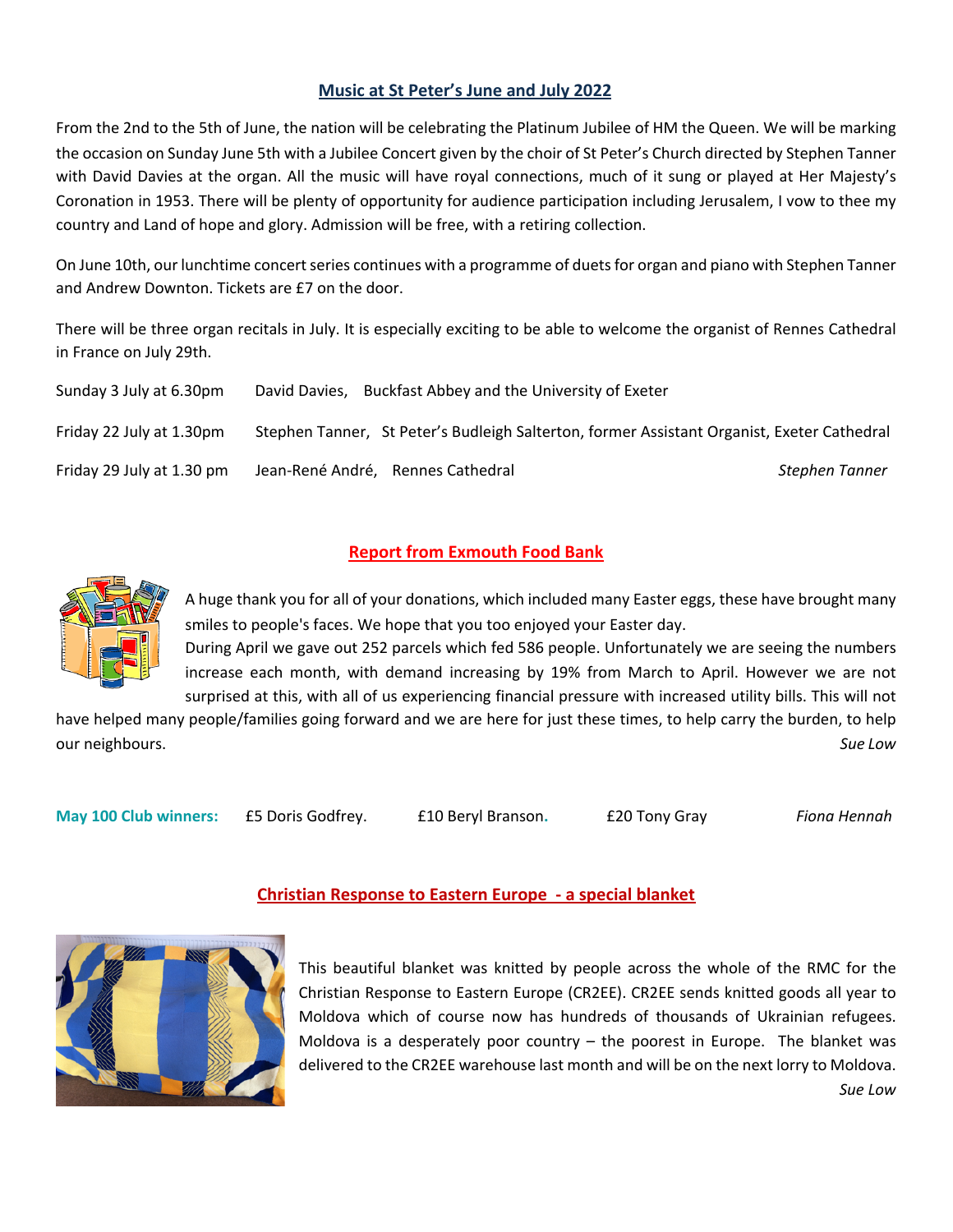# **Salterton Drama Club**

Our next production is a hilarious, award winning sci-fi spoof, 'Space Tour into Knoware', written and produced by one of our members. It runs from  $6<sup>th</sup>$  to  $10<sup>th</sup>$  June at 7.30pm with a matinee on  $11<sup>th</sup>$  June at 2.30pm. As this is a one-act play, tickets have been reduced to £10 with a free drink on arrival. Ice creams will be available together with our usual raffle. Tickets on sale through our website; Ticket Source or Budleigh Information Centre in Fore Street. Judith Stewart-Young

#### **East Budleigh Scarecrow Festival**

The festival is back in all its glory! On Saturday  $11^{th}$  and Sunday  $12^{th}$  June, between 11am and 4 pm each day. There will be refreshments (including bacon rolls and cream teas) and activities around the village hall. There will be scarecrows to be found all around the village. East Budleigh church will be decorated with all the knitted garments created by the knitting group before being sent to Moldova. There will be church tower visits. On Saturday the East Devon Rock Choir will perform. On Sunday there will be a rally car procession, classic cars and bikes and the dog show. So visitors can enjoy scarecrows and very much more! The festival raises funds for the upkeep of East Budleigh Church and churchyard, so a very good cause. *Christine Newall*

#### **A Prayer for Ukraine**



God of peace and justice, we pray for the people of Ukraine today. We pray for peace and the laying down of weapons. We pray for all those who fear for tomorrow, that your Spirit of comfort would draw near to them. We pray for those with power over war or peace, for wisdom, discernment and compassion to guide their decisions. Above all, we pray for all your precious children, at risk and in fear, that you would hold and protect them. We pray in the name of Jesus, the Prince of Peace. Amen

Archbishop Justin Welby Archbishop Stephen Cottrell

#### **News from St Peter's School**

One of the Open The Book teams visited East Budleigh, Otterton and St Peter's School in May. They presented the story of Abram being told by God to leave Haran and to go to Canaan. The team was grateful to the Deputy Head, for stepping into the breach and reading the voice of God at short notice! The performance was very well received by the children. The schools will be looking forward to visits from both teams in June, presenting the story of Noah and also Joseph the Dreamer. **Example 20** *Contract of the Contract of the Contract of the Contract of the Contract of the Cizzy Doorbar* 

**Very many thanks to Christine Channon, who is kindly proof-reading the Mini-Mag before it goes to be printed. Not only** is she well aware of almost everything that happens in church, but she has a keen eye for detail. Perfect qualifications for the job!